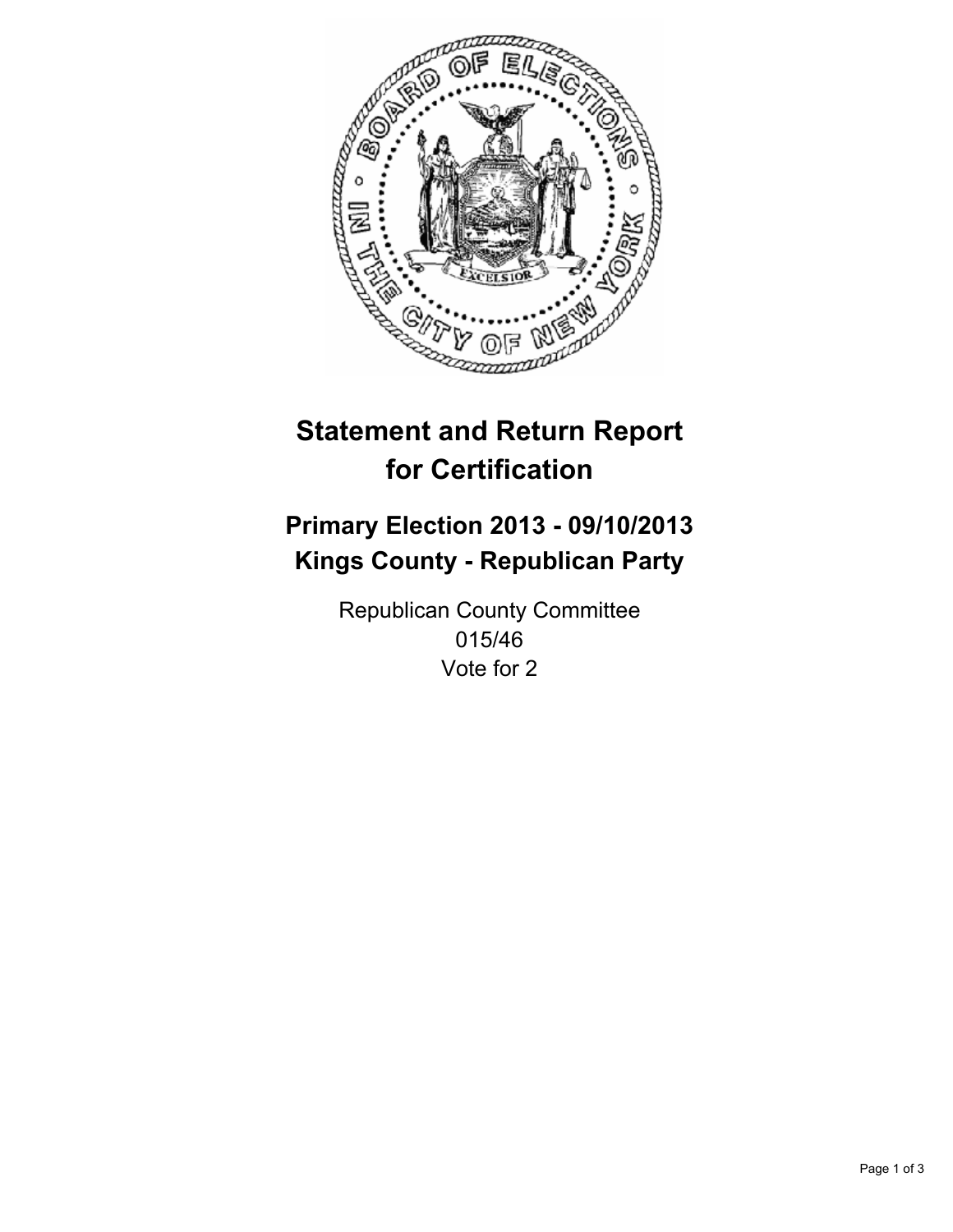

## **Assembly District 46**

| <b>EMERGENCY</b>       | $\Omega$ |
|------------------------|----------|
| ABSENTEE/MILITARY      | 0        |
| <b>FEDERAL</b>         | 0        |
| SPECIAL PRESIDENTIAL   | $\Omega$ |
| AFFIDAVIT              | 0        |
| KELLY A. MATTARELLIANO |          |
| LAURA J. DANIUSIS      | $\Omega$ |
| <b>SVETLANA MARIC</b>  |          |
| <b>PYOTR SOLOP</b>     | $\Omega$ |
| <b>Total Votes</b>     | 2        |